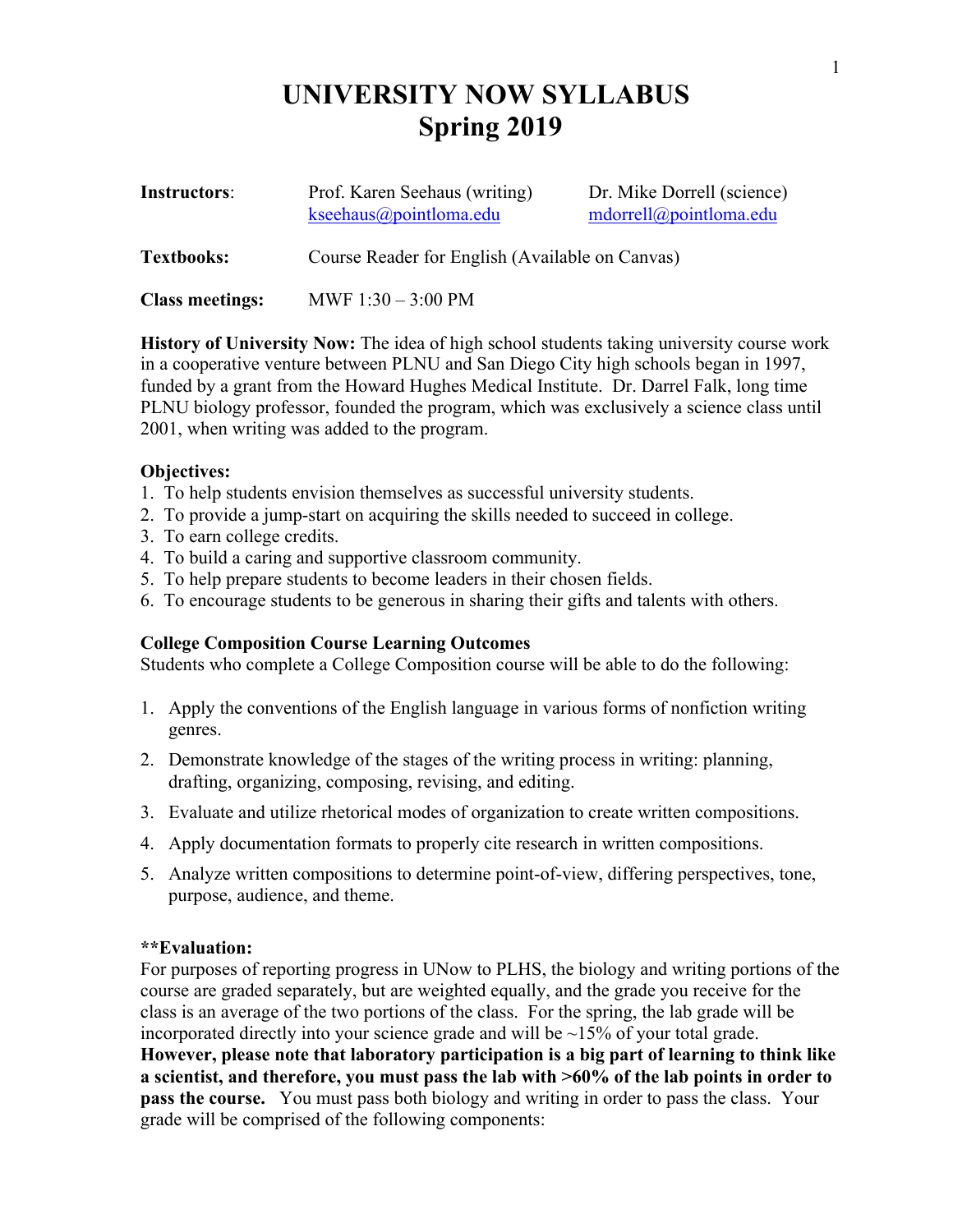Biology portion (53% total); Biology homework assignments  $(\sim 15\%)$ Biology lab work  $(\sim 15\%)$ Biology Examinations  $(\sim 23\%)$ Writing portion (43% total); Micro Essays  $(\sim 10\%)$ Annotations of Canvas Reader  $(\sim 5\%)$ Log Book; In-class assignments and participation in writing activities and quizzes  $(\sim 13\%)$ Creative Annotated Bibliography  $(\sim 5\%)$ Final Creative Nonfiction Essay  $(\sim 10\%)$ Attendance, participation, and attitude in class, lab, and tutoring (4%)

The grades you receive for college credit on your college transcript may be calculated and recorded as two individual grades, one for writing and one for biology. Everyone in UNow will receive a PLNU college course grade in Bio101, and those who pass Bio101 will receive four semester units of college credit. However, only those who are writing at College Composition end-ofcourse proficiency level will receive three semester units of credit in Writing115.

- **\*\*Homework:** Completing homework assignments is one of the foundations for success in the class. These homework assignments are designed to help you understand the material and are therefore critical for your success in the course. Completion of these assignments can help your grade as well, but 0's on the homework will greatly hurt your overall grade and make it difficult to pass the course. If more than two homework assignments are missed, an intervention will occur.
- **Cheating**: There is zero tolerance for academic dishonesty. Academic dishonesty is stealing other people's work and calling it your own. Examples include plagiarizing material from the internet or another source, copying a homework assignment, a quiz or a laboratory report. It also includes turning an individual homework assignment into a group assignment. **Collaboration is encouraged, but cheating is not tolerated and may result in expulsion from the UNow program. If you work together, make sure the final product is your own.**
- **Attendance**: Attendance is mandatory. More than three absences for the semester for any reason will result in an intervention, unless there are extenuating circumstances.
- **Tutoring:** Tutoring groups will be assigned at the beginning of the semester by class professors. Always bring your notebook, your textbook, and all class material with you to the tutoring sessions. Tutoring sessions will count a total of five percent of your total class grade and will be determined by your tutors. Tutors file weekly tutoring reports with professors. Switching of tutoring groups is not allowed.
- **\*\*Textbooks:** Textbooks are distributed on the first day of class and are **collected on the last day of class**. You are responsible for taking good care of the textbook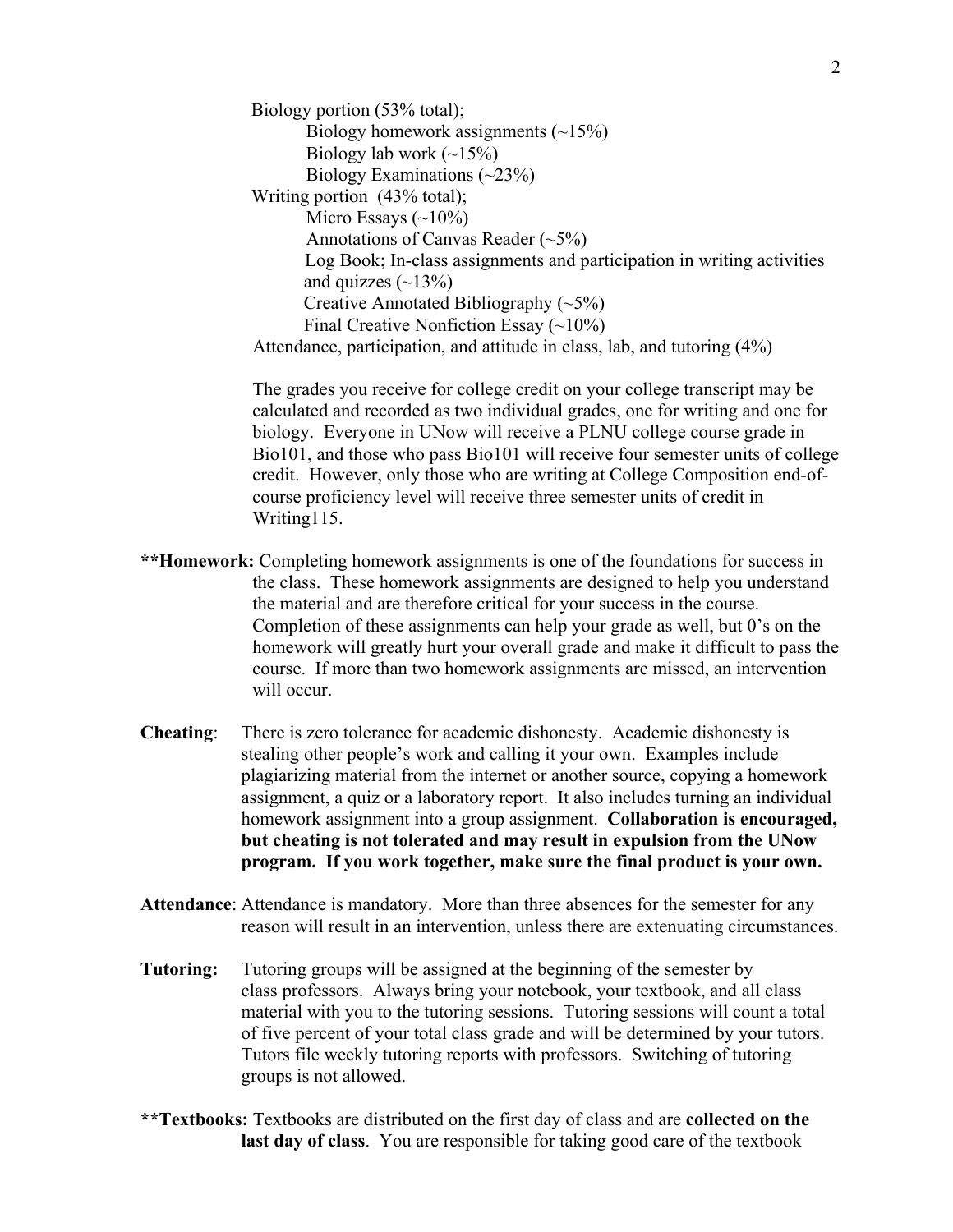throughout the semester as they will be used for future classes. Always bring your textbook for tutoring sessions.

- **Canvas:** Canvas is a website that contains material from the class, including assignments, copies of the biology power point lectures, and other class materials. The website for accessing Canvas is: canvas.pointloma.edu. Your password was given to you during the first class.
- **Professionalism**: Students are expected to act in a manner appropriate for a university campus setting.
- **\*\* Textbook and studying guidelines**: In order to best succeed in class, you should **read the text prior to coming to class** that week so that you are familiar with terms and concepts. Even if you don't fully understand what you read, this will make it easier for you to comprehend the material as we go through it in class. Then, **following class, you should re-read the text and go through your notes** to solidify the material in your mind and find out what you don't yet understand. **Bring those questions to class and/ tutoring**.

**Successful students usually conduct their own weekly review of concepts and skills rather than waiting for a quiz or exam to stimulate such behavior.**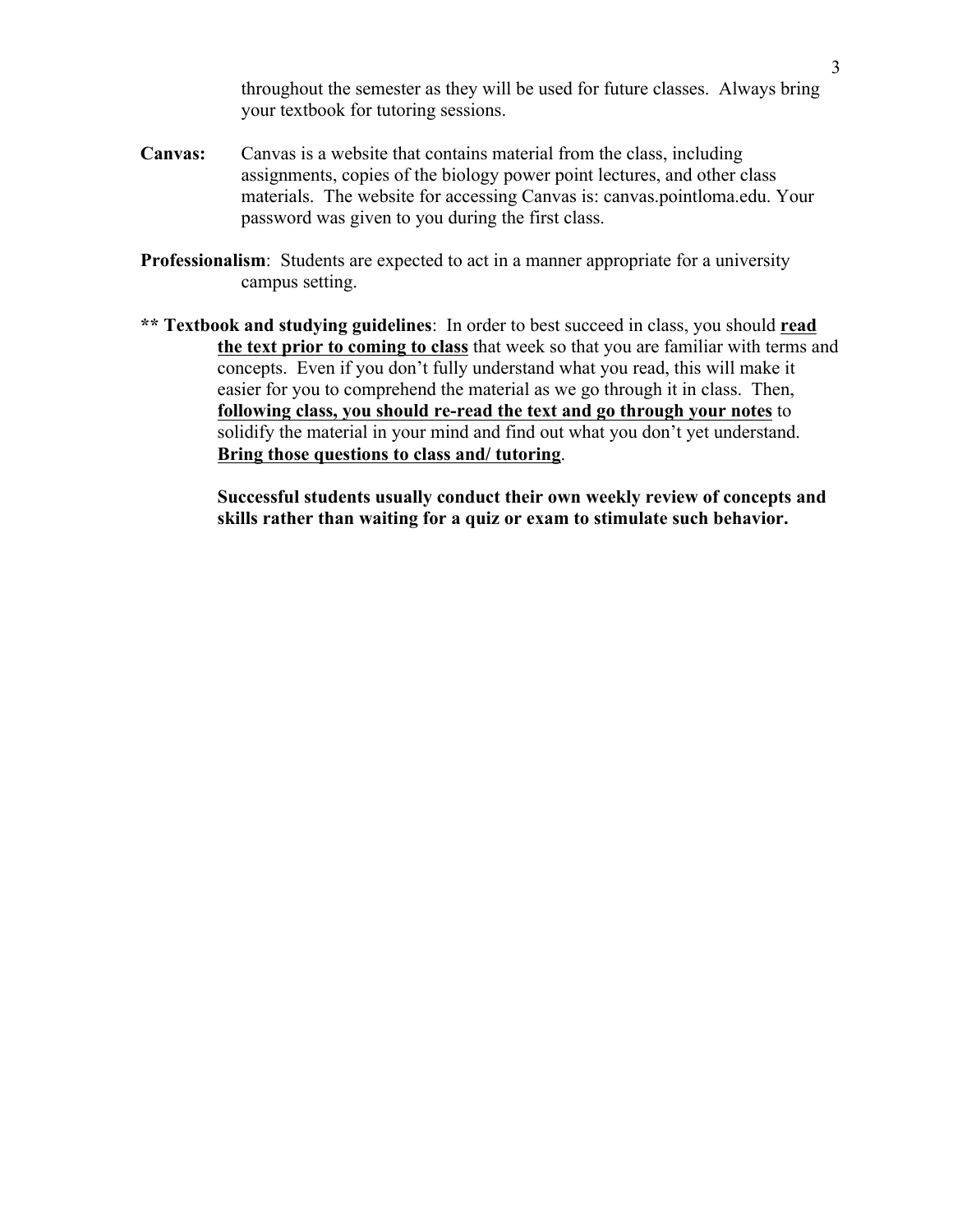#### ENGLISH COURSE OUTLINE

\*\*You are taking a college course for college credit; therefore, I will address college-level issues and subject matter. You are responsible to come to class having a) read the assigned material, and b) completed any writing assignments due that day. I reserve the right to change the syllabus as needed to facilitate achieving the course's goals. You will receive notification of these changes either via Canvas or in class and will be responsible for the required material.\*\*

\*\*Remember, for the English portion, paper copies of your essays are due IN PAPER at the beginning of class. If you can't make class, email me your essay BEFORE class begins. Then bring me a paper copy the next class period.\*\*

*CR* denotes *Course Reader*

**Recurring Assignment:** By Friday of each week, you will locate a new source about your chosen topic. You will read it; then you will make an entry into your Log Book. Each entry will have the following:

1. the bibliographic information in MLA

2. a summary of the main point of the source IN YOUR OWN WORDS

3. two relevant quotes (citing the source in proper MLA)

4. your response to the source

I will collect your log books on assigned Fridays. You will need to have one source per week.

**Week 1**

| 9 January         | Syllabus                                                |  |
|-------------------|---------------------------------------------------------|--|
| 11 January        | CR: Canvas Annotation 1                                 |  |
| Week 2            |                                                         |  |
| 16 January        | All Bio                                                 |  |
| 18 January        | All Writing                                             |  |
|                   | <b>DUE:</b> ME1 Success in UNOW                         |  |
| Week 3            |                                                         |  |
| 23 January        | CR: Canvas Annotation 2                                 |  |
| 25 January        | <b>DUE:</b> ME2 Why Do You Find Your Topic Interesting? |  |
|                   |                                                         |  |
| Week 4            |                                                         |  |
| <b>30 January</b> | CR: Canvas Annotation 3                                 |  |
| 1 February        | <b>BIOLOGY EXAM 1</b> (1 hour of class time)            |  |
|                   | <b>DUE: Log Book (4 Sources)</b>                        |  |
| Week 5            |                                                         |  |
| <b>6 February</b> | <i>CR:</i> Canvas Annotation 4                          |  |
| 8 February        | <b>DUE:</b> ME3 How to Make a PB&J Sandwich             |  |
| Week 6            |                                                         |  |
| 13 February       | <i>CR:</i> Canvas Annotation 5                          |  |
|                   | <b>DUE:</b> ME4 Course Reading So Far                   |  |
|                   |                                                         |  |